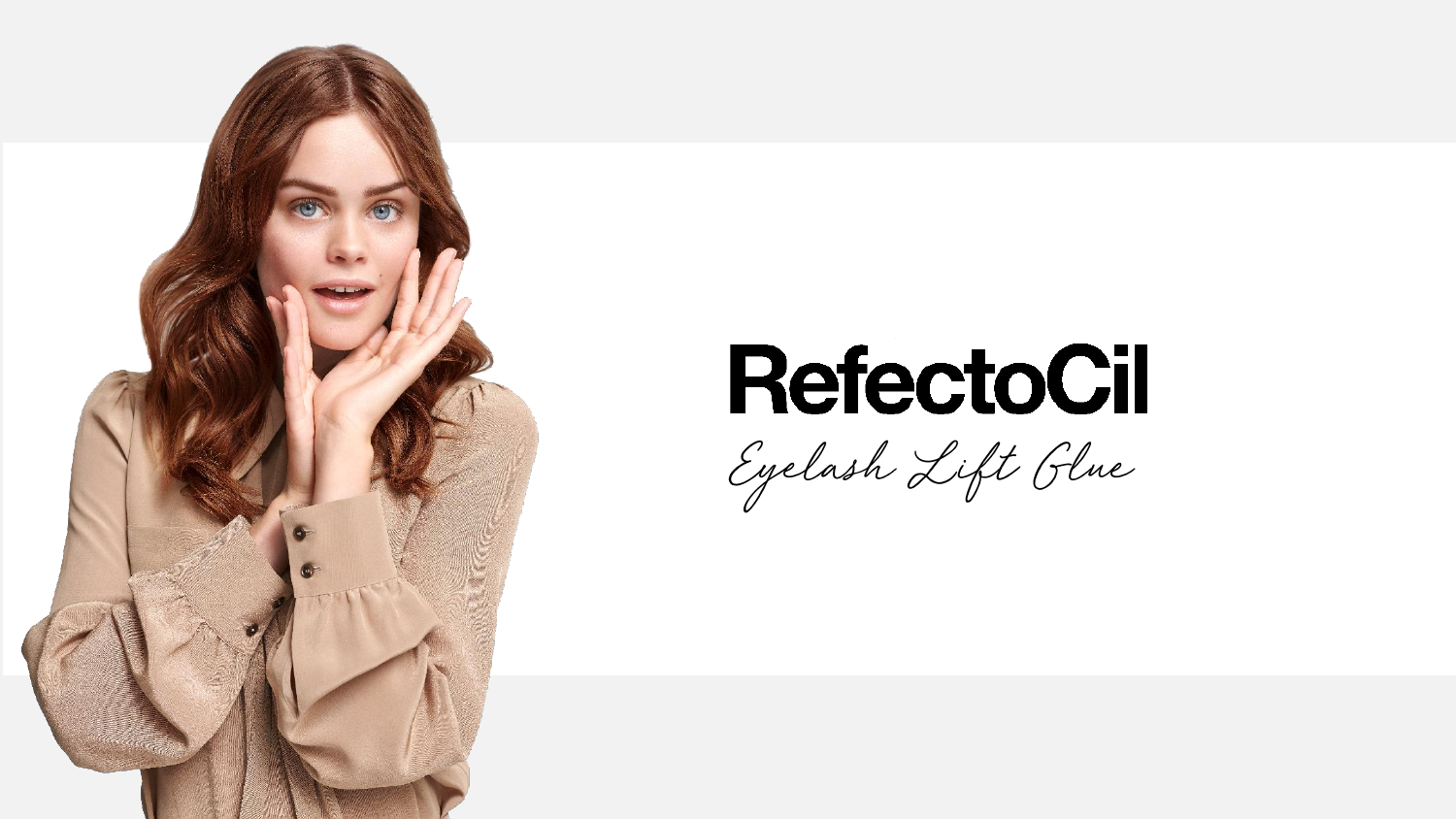New Glue Formulation



General information:

- Article number: 05550 Article number RUS: 05550R
- EAN: 9003877 904960 EAN RUS: 9003877 904977
- New key ingredient: **Shellack**. Shellack is a natural substance which has its own characteristic colouring. This is the reason why the **colour** of the new glue **differs** from the previous formulation.
- Not defined as dangerous good anymore.
- Adhesive force has been increased.
- New product pictures:<https://bit.ly/2Fs2lCR>